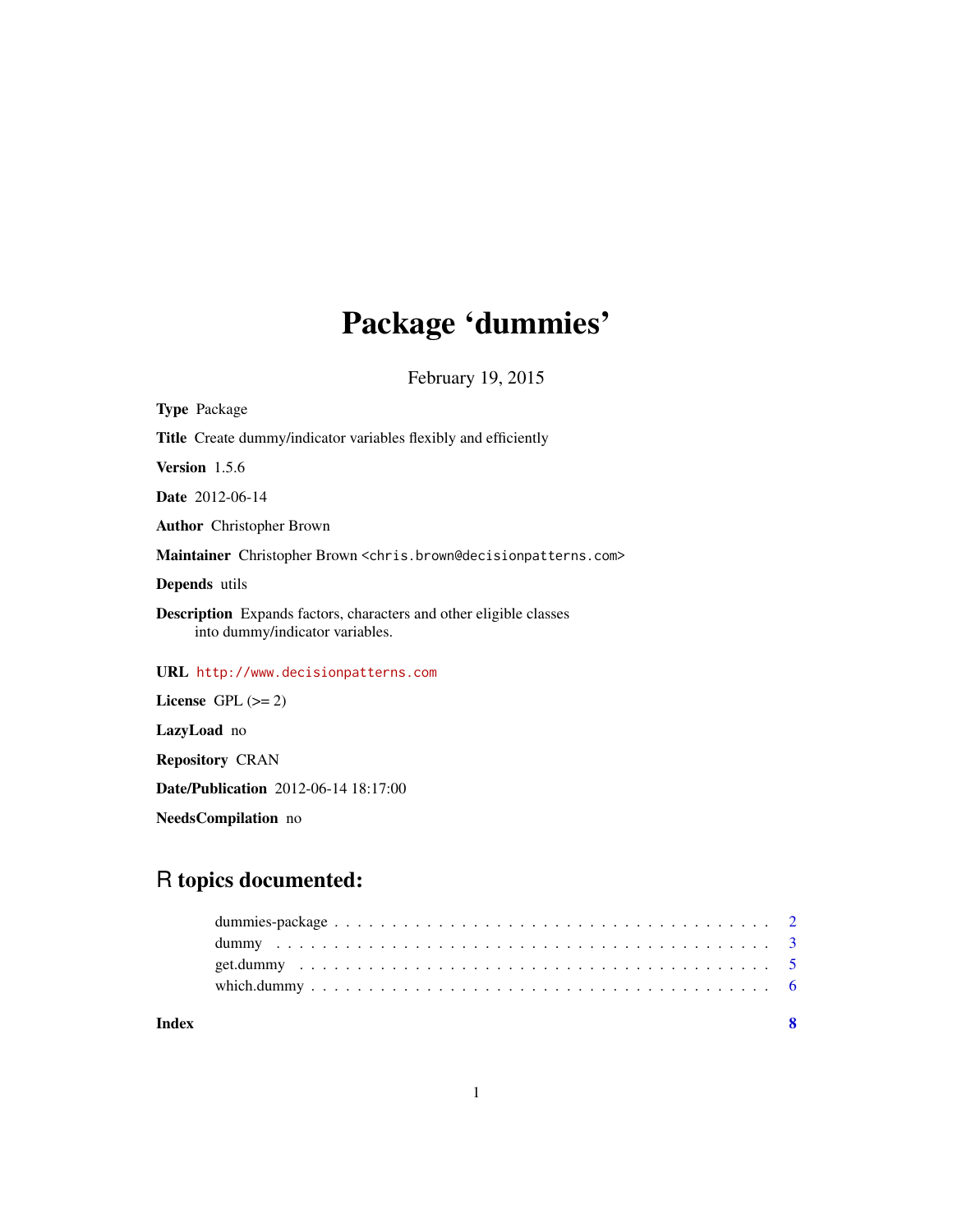<span id="page-1-0"></span>

#### Description

Contains functions to create dummy variables flexibly using model.matrix returning them as either matrices or data frames for further analysis. Alsoi, contains methods, for manipulating dummy variables.

#### Details

| Package:  | dummies     |
|-----------|-------------|
| Type:     | Package     |
| Version:  | 1.5.6       |
| Date:     | 2012-06-14  |
| License:  | $GPL (= 2)$ |
| LazyLoad: | no          |

#### Author(s)

Author: Christopher Brown

Maintainer: Christopher Brown

#### References

http://wiki.r-project.org/rwiki/doku.php?id=tips:data-manip:create\_indicator

http://blog.opendatagroup.com/2009/09/30/r-the-dummies-package

#### See Also

[dummy](#page-2-1)

#### Examples

# See examples in the documentation for dummy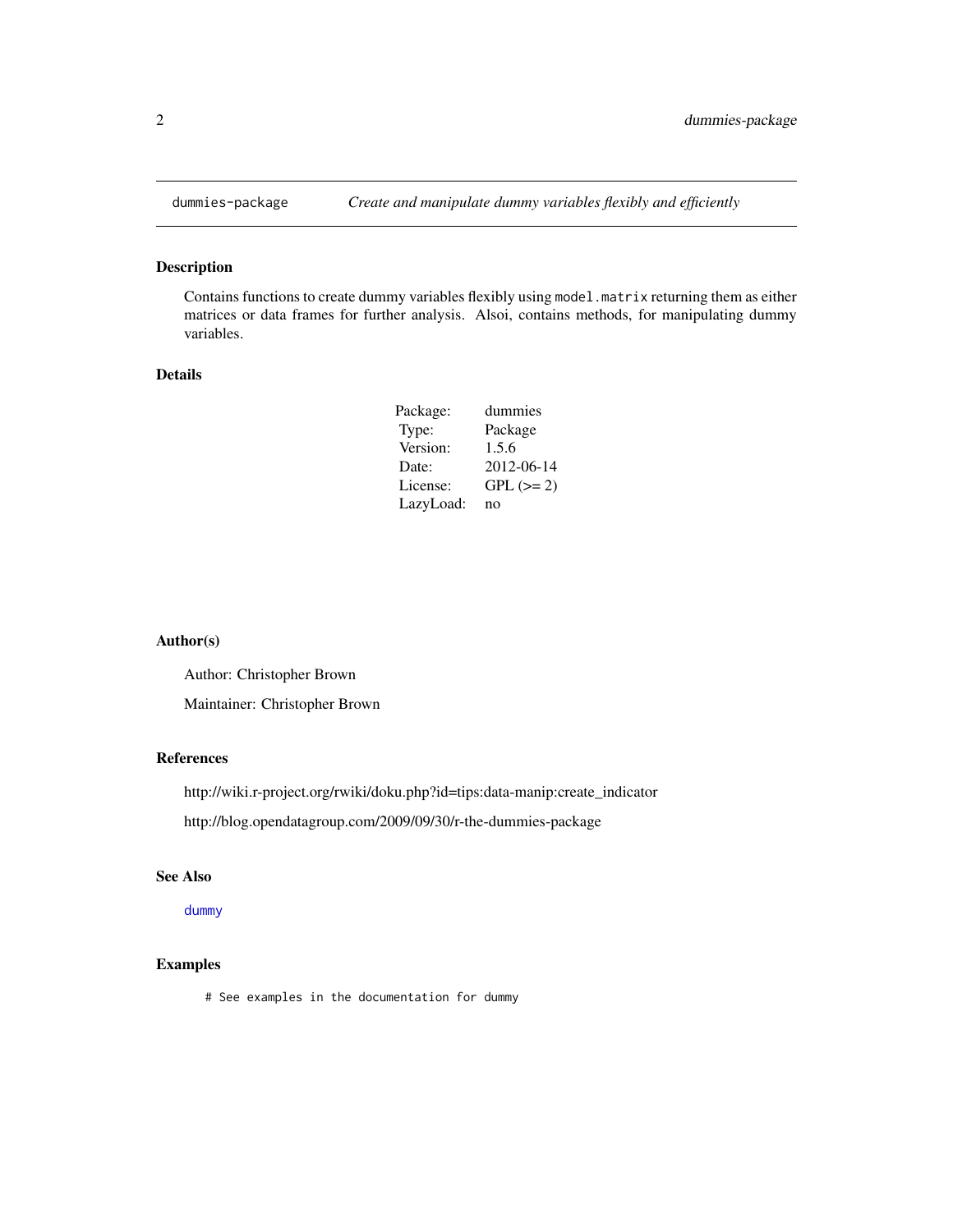<span id="page-2-1"></span><span id="page-2-0"></span>

# <span id="page-2-2"></span>Description

This package flexibly and efficiently creates dummy variables for a variety of structures.

### Usage

```
dummy(x, data = NULL, sep = "", drop = TRUE, fun = as.integer, verbose = FALSE)
```
dummy.data.frame(data, names = NULL, omit.constants=TRUE, dummy.classes = getOption("dummy.classes")

# Arguments

| $\mathsf{x}$  | a single variable or variable _name_                                                                                                                                                                                                                                                                             |
|---------------|------------------------------------------------------------------------------------------------------------------------------------------------------------------------------------------------------------------------------------------------------------------------------------------------------------------|
| data          | an object such as a data. frame or matrix that has colnames                                                                                                                                                                                                                                                      |
| drop          | Whether to drop (i.e. omit) dummy variables for unused levels. When x or<br>$data[, x]$ is a factor, this parameter variables for only the used levels. By de-<br>fault, dummies are created only for the used levels, i.e. TRUE.                                                                                |
| sep           | For the names of the created dummy variables, sep is the character used between<br>the variable name and the value.                                                                                                                                                                                              |
| fun           | Function used to coerce values in the resulting matrix or frame.                                                                                                                                                                                                                                                 |
| verbose       | logical. Whether to print(cat) the number of dummy variables created Default:<br><b>FALSE</b>                                                                                                                                                                                                                    |
|               | For dummy.data.frame only:                                                                                                                                                                                                                                                                                       |
| names         | The names of the columns to expand to dummy variables. Takes precedent over<br>dummy.classes parameter.                                                                                                                                                                                                          |
| dummy.classes | (For dummy.data.frame only) A vector of classes names for which dummy<br>variables are created -or- "ALL" to create dummy variables for all columns ir-<br>regardless of type. By default, dummy variables are produced for factor and<br>character class and be modified globally by options ('dummy.classes'). |
|               | omit.constants Whether to omit dummy variables that are constants, i.e. contain only one value.<br>Overridden by drop==FALSE.                                                                                                                                                                                    |
| a11           | (For dummy.data.frame only). Whether to return columns that are not dummy                                                                                                                                                                                                                                        |
|               | classes. The default is TRUE and returns all classes. Non dummy classes are<br>untouched.                                                                                                                                                                                                                        |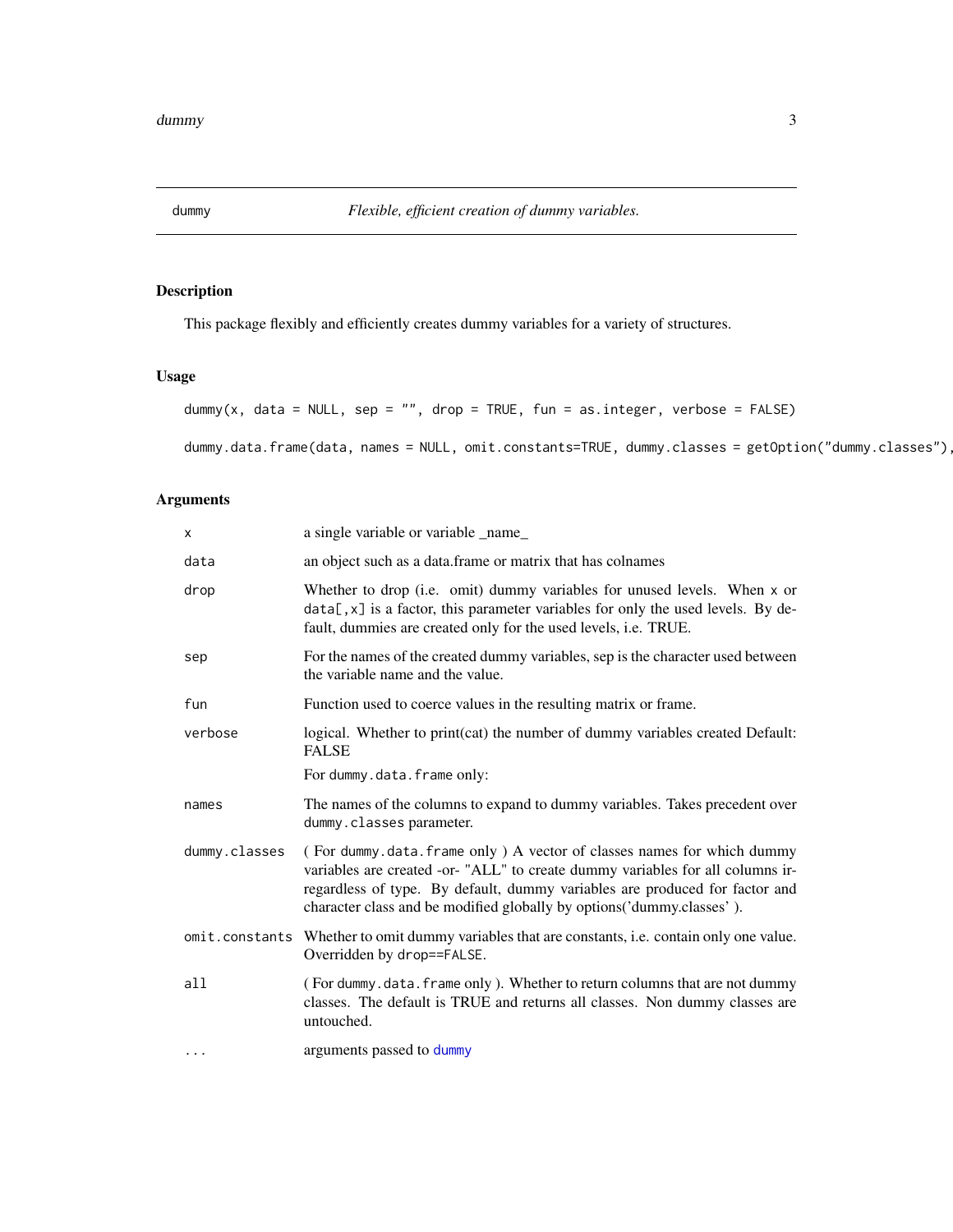#### <span id="page-3-0"></span>Details

dummy take a single variable OR the name of single variable and a data frame. It coerces the variable to a factor and returns a matrix of dummy variables using  $model$ . matrix. If the data has rownames, these are retained.

Optionally, the parameter drop indicates that that dummy variables will be created for only the expressed levels of factors. Setting it to false will produce dummy variables for all levels of all factors.

If there is only one level for the variable and verbose  $=$  TRUE, a warning is issued before creating the dummy variable. Each element of this dummy variable, will have the same value.

A seperator, sep, can be specified for the seperator between the variable name and the value for the construction of new variable names. The default is to provide no seperator.

The type of values returned can be affected using the fun argument. fun is called on each of the resultant dummy variables. The only useful functions that the author has employed are as.interger (the default) or as.logical.

dummy.data.frame takes a data.frame or matrix and returns a data.frame in which all specified columns are expanded as dummy variables. Specific columns can be named with the names argument or specified on a class basis by the dummy.classes argument. Specified names take precedent over classes. The default is to expand dummy variables for character and factor classes, and can be controlled globally by options('dummy.classes').

If the argument all is FALSE. The resulting data.frame will contain only the new dummy variables. By default, all columns of the object are returned in the order of the original frame. Dummy variables are expanded in place.

omit.constants indicates whether to omit dummy variables that assume only a single value. This is the default. If drop==FALSE, constant variables are retained regardless of the setting.

#### Value

dummy returns a matrix with the number of rows equal to the that of given variable. By default, the matrix contains integers, but the exact type can be affected by fun argument. Rownames are retained if the supplied variable has associate row names.

dummy.data.frame returns a data.frame in which variables are expanded to dummy variables if they are one of the dummy classes. The columns are return in the same order as the input with dummy variable columns replacing the original column.

#### Author(s)

Christopher Brown

#### References

http://wiki.r-project.org/rwiki/doku.php?id=tips:data-manip:create\_indicator

http://tolstoy.newcastle.edu.au/R/help/00b/1199.html

http://tolstoy.newcastle.edu.au/R/help/03a/6409.html

http://tolstoy.newcastle.edu.au/R/help/01c/0580.html

Many other discussions on R-Help. Too many to list.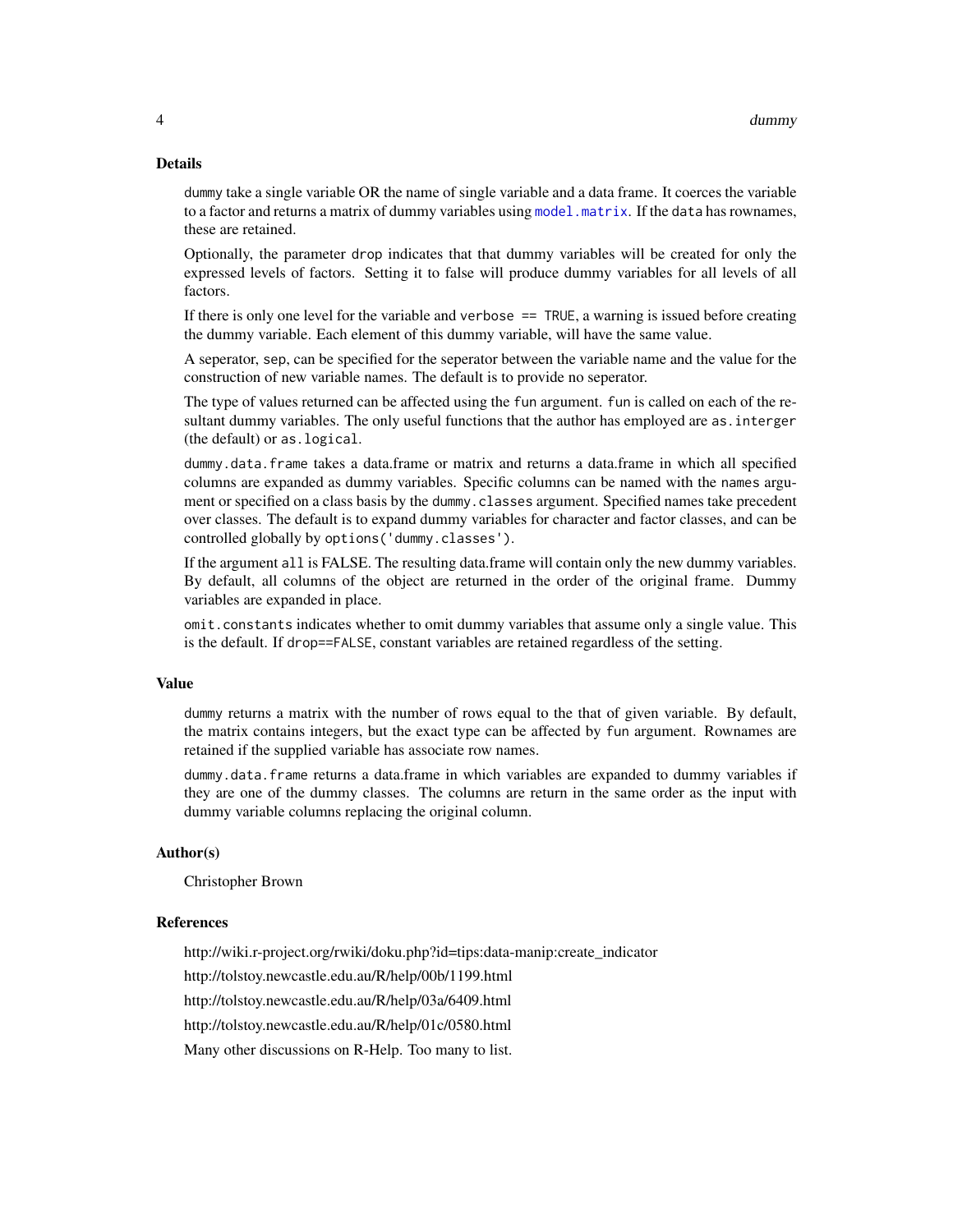#### <span id="page-4-0"></span>get.dummy 5

#### See Also

[model.frame](#page-0-0), [model.matrix](#page-0-0), [factor](#page-0-0)

#### Examples

```
letters <- c( "a", "a", "b", "c", "d", "e", "f", "g", "h", "b", "b" )
dummy( as.character(letters) )
dummy( letters[1:6] )
l <- as.factor(letters)[ c(1:3,1:6,4:6) ]
dummy(l)
dummy(l, drop=FALSE)
dummy(1, sep=":")
dummy(l, sep="::", fun=as.logical)
# TESTING NAS
l \leq c ( NA, l, NA)
dummy(l)
dummy(1,sep=":")
dummy(iris$Species)
dummy(iris$Species[ c(1:3,51:53,101:103) ] )
dummy(iris$Species[ c(1:3,51:53,101:103) ], sep=":" )
dummy(iris$Species[ c(1:3,51:53) ], sep=":", drop=FALSE )
# TESTING TRAP FOR ONE LEVEL
dummy( as.factor(letters)[c(1,1,1,1)] )
dummy( as.factor(letters)[c(1,1,2,2)] )
dummy( as.factor(letters)[c(1,1,1,1)] , drop = FALSE )
dummy.data.frame(iris)
dummy.data.frame(iris, all=FALSE)
dummy.data.frame(iris, dummy.class="numeric" )
dummy.data.frame(iris, dummy.class="ALL" )
```
get.dummy *Get the dummy variable columns from a data frame.*

#### Description

Given a data.frame and an optional variables name, return only the columns that are dummy variables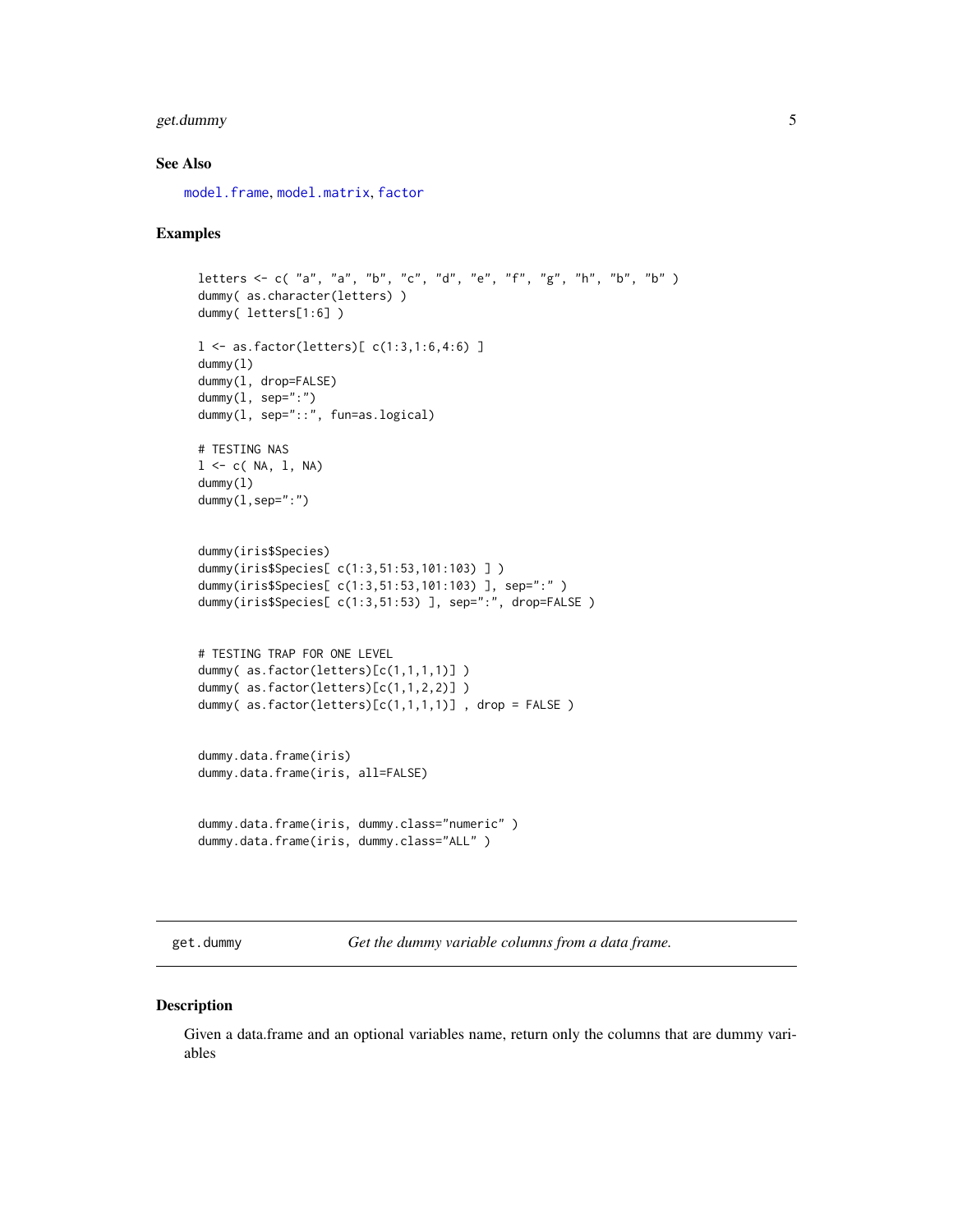#### <span id="page-5-0"></span>Usage

get.dummy(data, name = NULL)

#### Arguments

| data | A data frame with an dummies attributes |
|------|-----------------------------------------|
| name | Optional. The name of a variable.       |

# Details

This uses [which.dummy](#page-5-1) to identify the dummy columns.

#### Value

The subset of data that are dummy columns.

#### Author(s)

Christopher Brown

#### See Also

[which.dummy](#page-5-1), [dummy.data.frame](#page-2-2)

#### Examples

```
data( iris )
d <- dummy.data.frame( iris )
get.dummy( d, 'Species' )
```
<span id="page-5-1"></span>which.dummy *Identify which columns are dummy variables on a data frame.*

#### Description

Given a data frame and an optional variable name, which.dummy identifies which colummns are dummy variables by the column index.

#### Usage

```
which.dummy(data, name=NULL)
```
#### Arguments

| data | An object with a 'dummies' attribute                                       |
|------|----------------------------------------------------------------------------|
| name | Optional. The name of a column that has been expanded to a dummy variable. |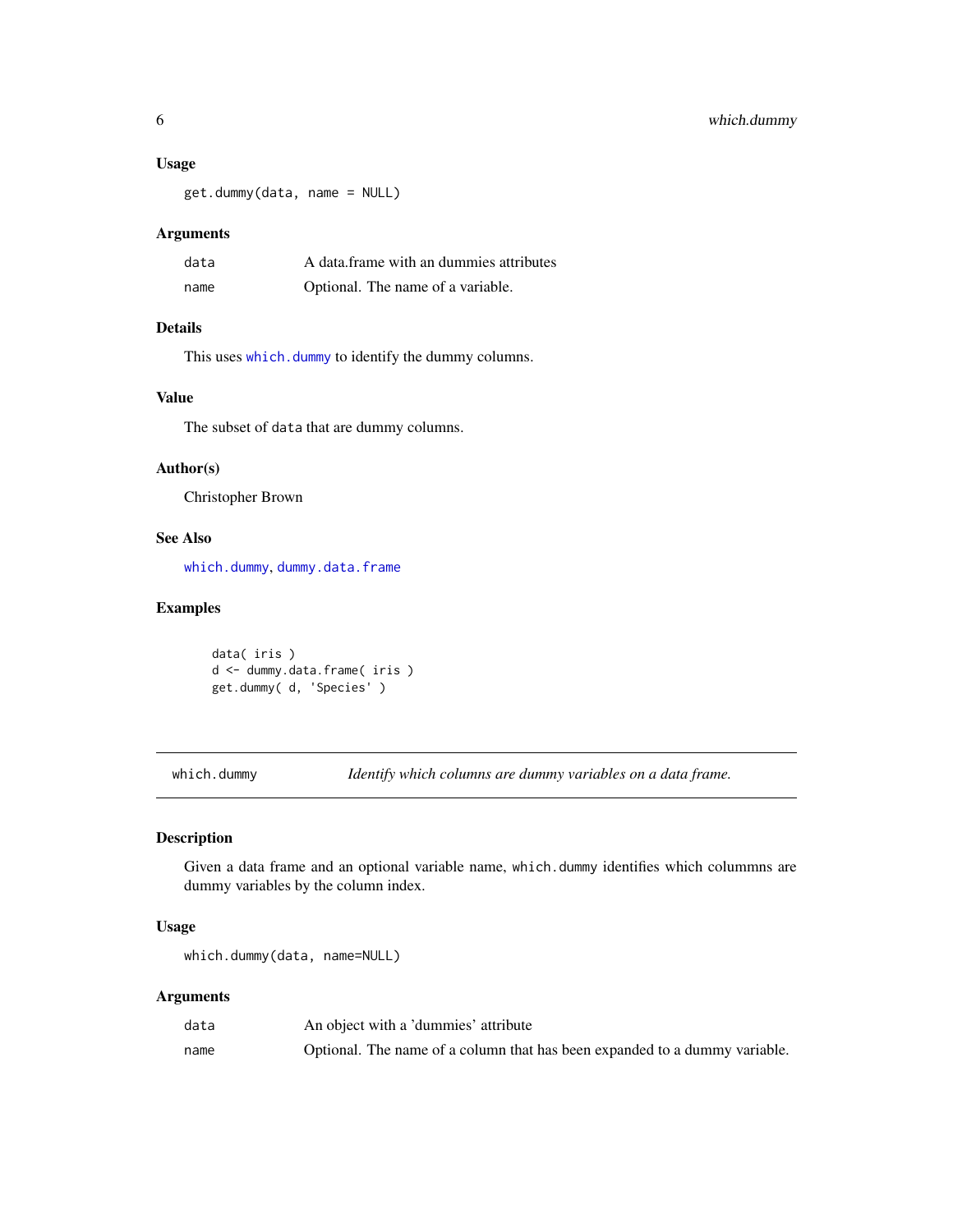# <span id="page-6-0"></span>which.dummy 7

### Details

Given a data frame and an optional variable name, returns the indices of the dummy columns. Requires an dummies attribute, usually created by [dummy.data.frame](#page-2-2).

#### Value

integer vector of column indices corresponding to the dummy variable(s)

#### Author(s)

Christopher Brown

#### See Also

[dummy.data.frame](#page-2-2), [dummy](#page-2-1)

#### Examples

```
data(iris)
dat <- dummy.data.frame(iris)
which.dummy(dat)
```